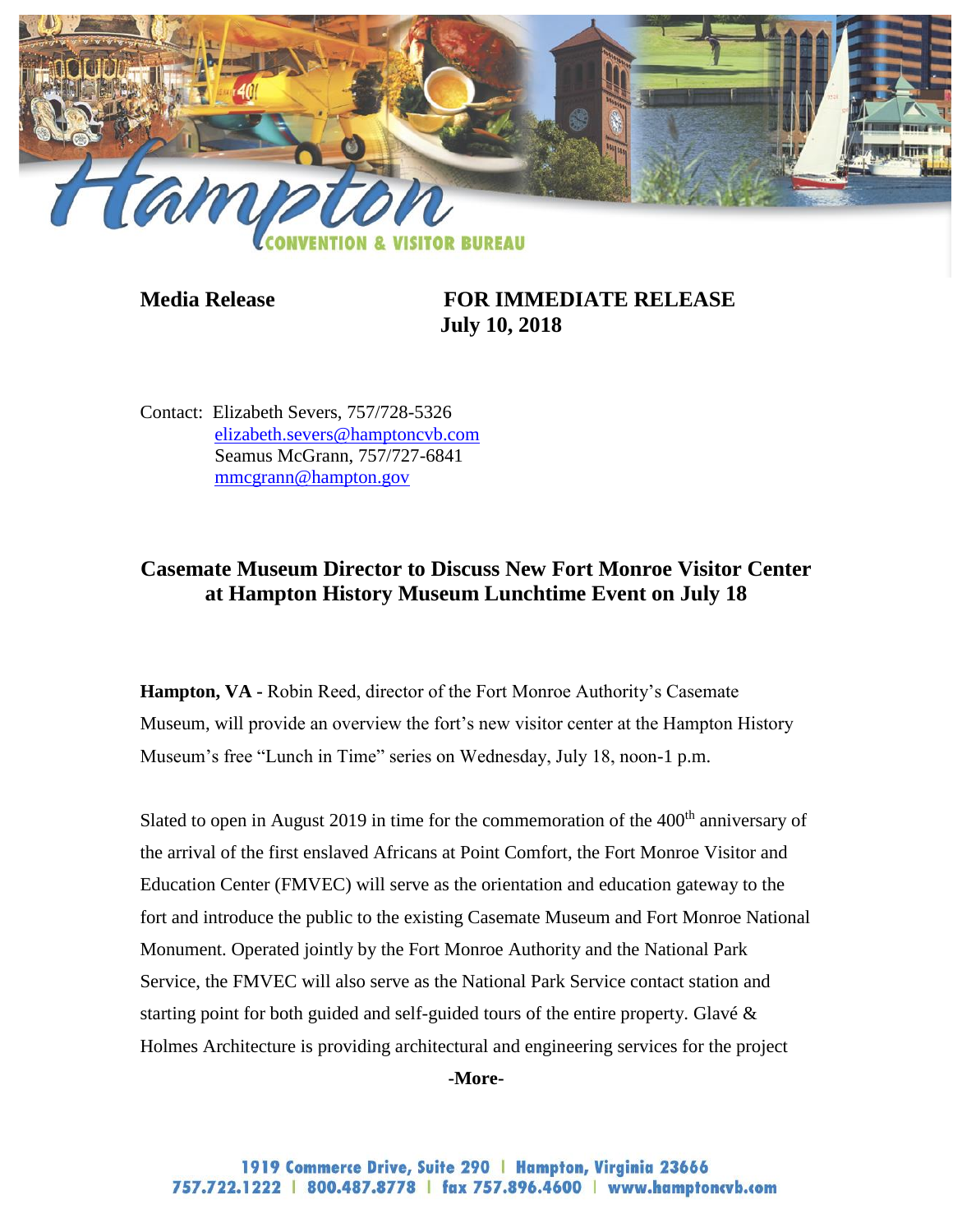## **Casemate Museum Director to Discuss New Fort Monroe Visitor Center at Hampton History Museum Lunchtime Event on July 18- Page 2**

and Healy Kohler Design is providing exhibit design services.

For at least 400 years, the point of land known as Old Point Comfort that now includes Fort Monroe has served as the key defensive site at the mouth of the Chesapeake Bay. Beginning with Native American's use years before the settling of Jamestown to its most recent mission as the US Army's Headquarters for Training and Doctrine Command until 2011, Old Point Comfort and Fort Monroe has influenced all aspects of our nation's history.

Attendees are encouraged to bring a bag lunch. The museum will provide free dessert.

## **Robin Reed**

Robin Reed is the Director of the Fort Monroe Authority's Casemate Museum in Hampton, Virginia. He currently serves as Treasurer of the Southeast Museum Conference; is a Museum Assessment Program reviewer for the American Alliance of Museums; and a member of the Gettysburg National Battlefield Museum Foundation Advisory Committee.

Robin Reed is the former President of the National D-Day Memorial Foundation and the past Director of Public History for the Colonial Williamsburg Foundation. Before joining the Colonial Williamsburg Foundation, Robin was senior project director for the Smithsonian's National Museum of American History.

He is the past Executive Director of The Museum and White House of the Confederacy in Richmond, Virginia; past President of the Virginia Association of Museums; Vice President of Virginia Civil War Trails, Inc; a former radio broadcaster; a National Park Service Ranger; a YMCA community youth director; and an elementary school educator. He was a Tennessee Humanities Scholar in 1993; and has served twice on the

**-More-**